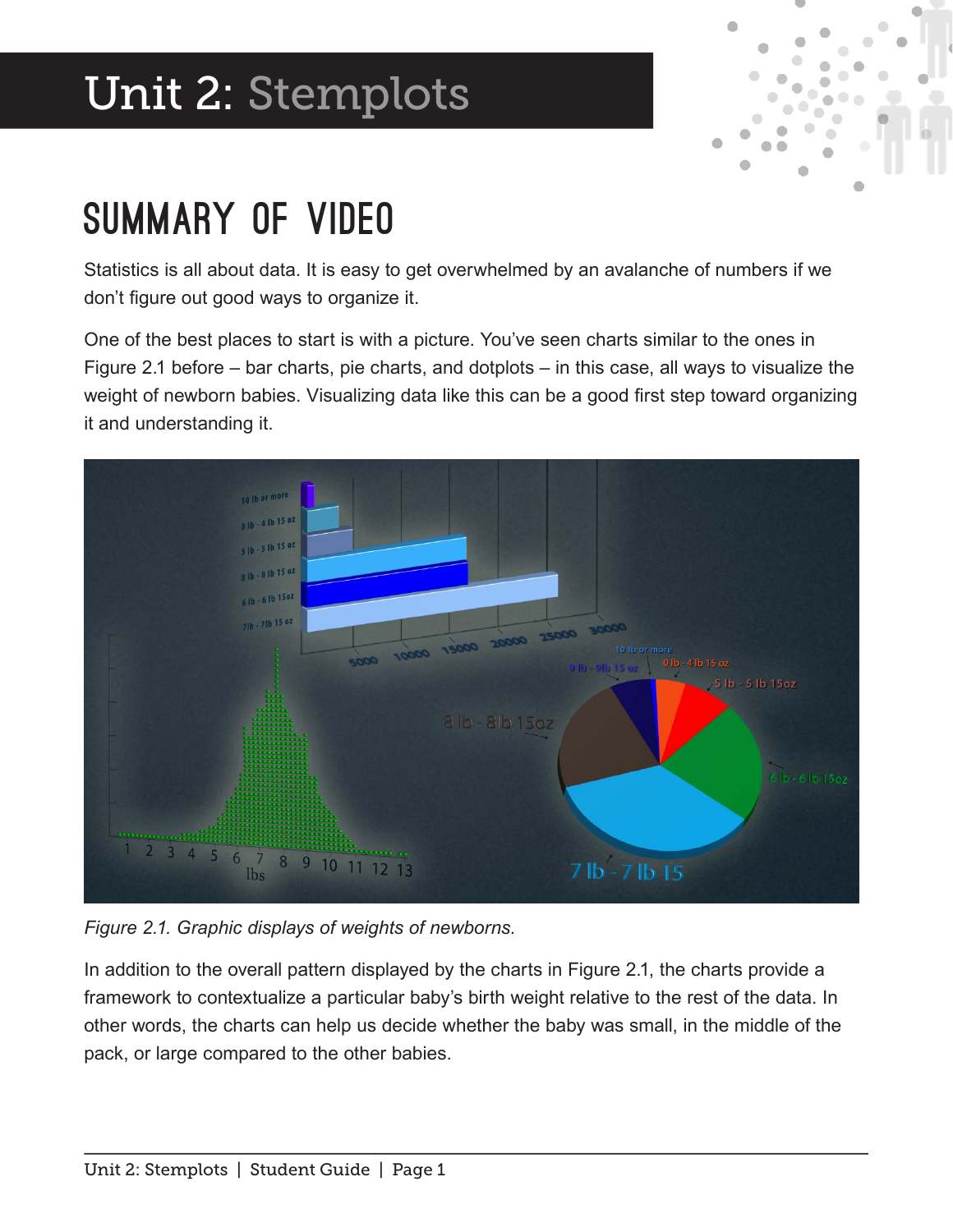There are a variety of ways to visualize data and many real world datasets to work with. Let's step into the Army's boots to see the data it collected to help outfit each and every soldier with the right size uniform and gear. Soldiers' measurements have changed over the years – over time, soldiers' sizes have both increased and become more variable.

To better assess the outftting needs of the soldiers, the Army periodically embarks on a measurement project in which many measurements – foot length, shoulder width, head size, and so forth – are taken on a large random sample of soldiers. With a better sense of the most frequently-found dimensions, the Army knows which sizes of uniforms to keep well-stocked, and which sizes are rare enough that it's cheaper to custom order them. As an illustration, here are the foot lengths (cm) of thirty soldiers:

| 27.2 | 26.9 | 26.6 |
|------|------|------|
| 28.0 | 26.8 | 26.1 |
| 26.2 | 27.3 | 27.6 |
| 25.7 | 29.0 | 26.5 |
| 32.8 | 28.8 | 26.9 |
| 25.0 | 26.7 | 24 6 |
| 26.3 | 26.8 | 27 O |
| 28.0 | 27 3 | 26.5 |
| 274  | 25.0 | 26.6 |
| 25.8 | 27 O | 25.9 |

When you see a bunch of unorganized numbers, it is hard to determine whether or not there are any important patterns. But if we organize these numbers into a stemplot, we can get a better sense of how widely foot size varied. First, using technology or a calculator, we can sort the foot sizes in order from smallest to largest. The sorted data already give us a little better sense of soldiers' foot sizes. The smallest is 24.6 centimeters and the largest is 32.8 centimeters.

Next, we separate each measurement into a stem (the first digits) and a leaf (the final digit). The stems are lined up vertically and then the leaves are flled in opposite the appropriate stems. Always include all possible stems in your data range, even those that don't have leaves to go with them. The final step is to organize the leaves in numerical order. The result is the stemplot in Figure 2.2.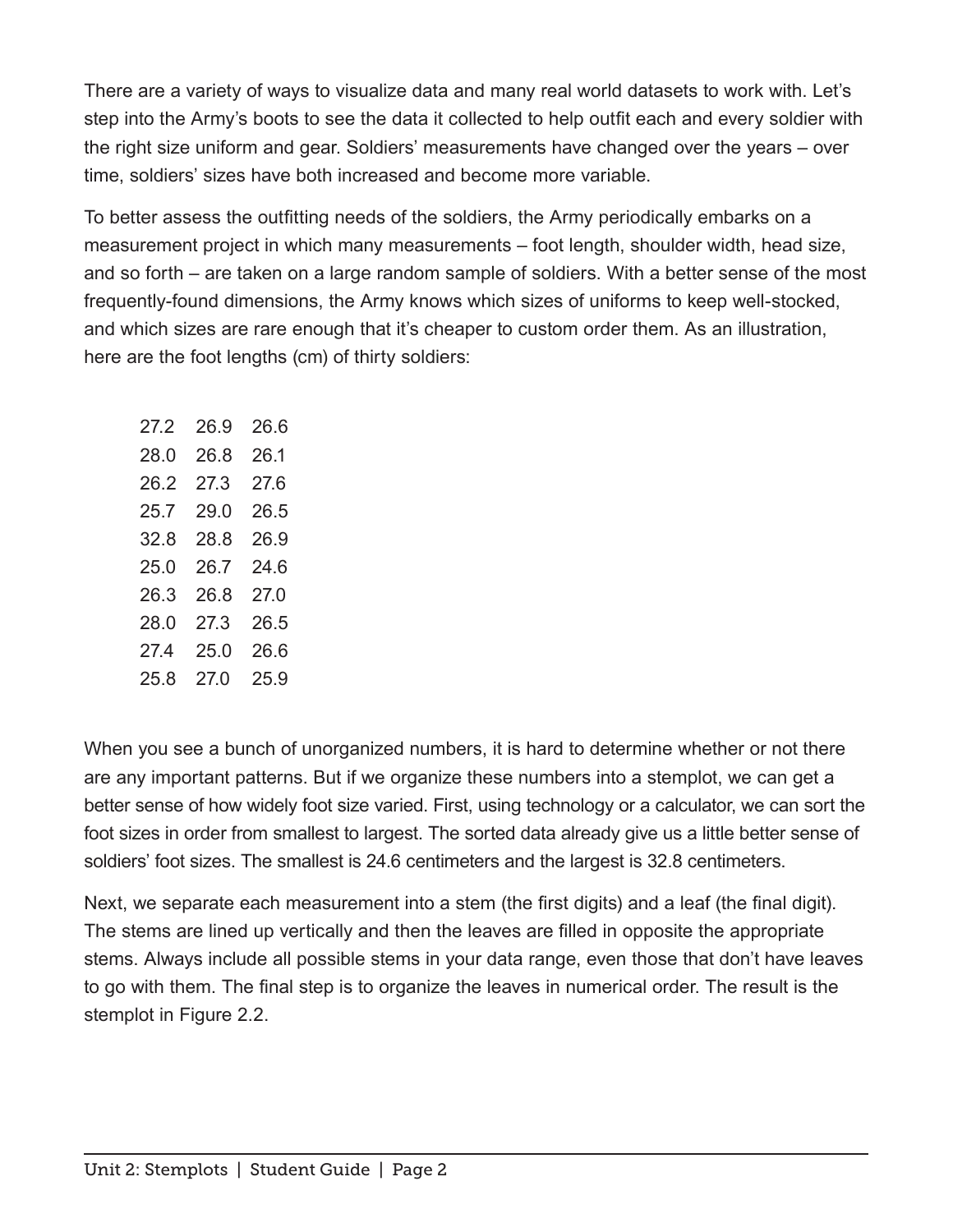

*Figure 2.2. Stemplot of soldiers' foot lengths.*

Displayed as a stemplot, we can see the overall pattern of our data: 26- centimeter values are the most common, and values on either side of that single peak are less common. A stemplot also lets you see at a glance how spread out the distribution is. The data points range from the smallest at 24.6 centimeters to the largest at 32.8 centimeters. Check out the overall shape – it looks pretty symmetric, except for the value of 32.8. An individual measurement like this one that falls outside the overall pattern of the data is called an outlier.

Next, let's consider another dataset where a stemplot can help us visualize the numbers – fuel economy information (city mpg) on Toyota's 2012 vehicle line. The data have been organized into the stemplot in Figure 2.3. This time, the stems have been arranged from highest at the top to lowest at the bottom. (Note: the 5|1 at the top is for 51 mpg.)



*Figure 2.3 Stemplot for 2012 Toyota's city mpg.*

Take a look at the overall pattern of the stemplot (Figure 2.3). Most of the mpgs are clustered at the lower end of the plot. We can expand the stem to change the resolution of the picture.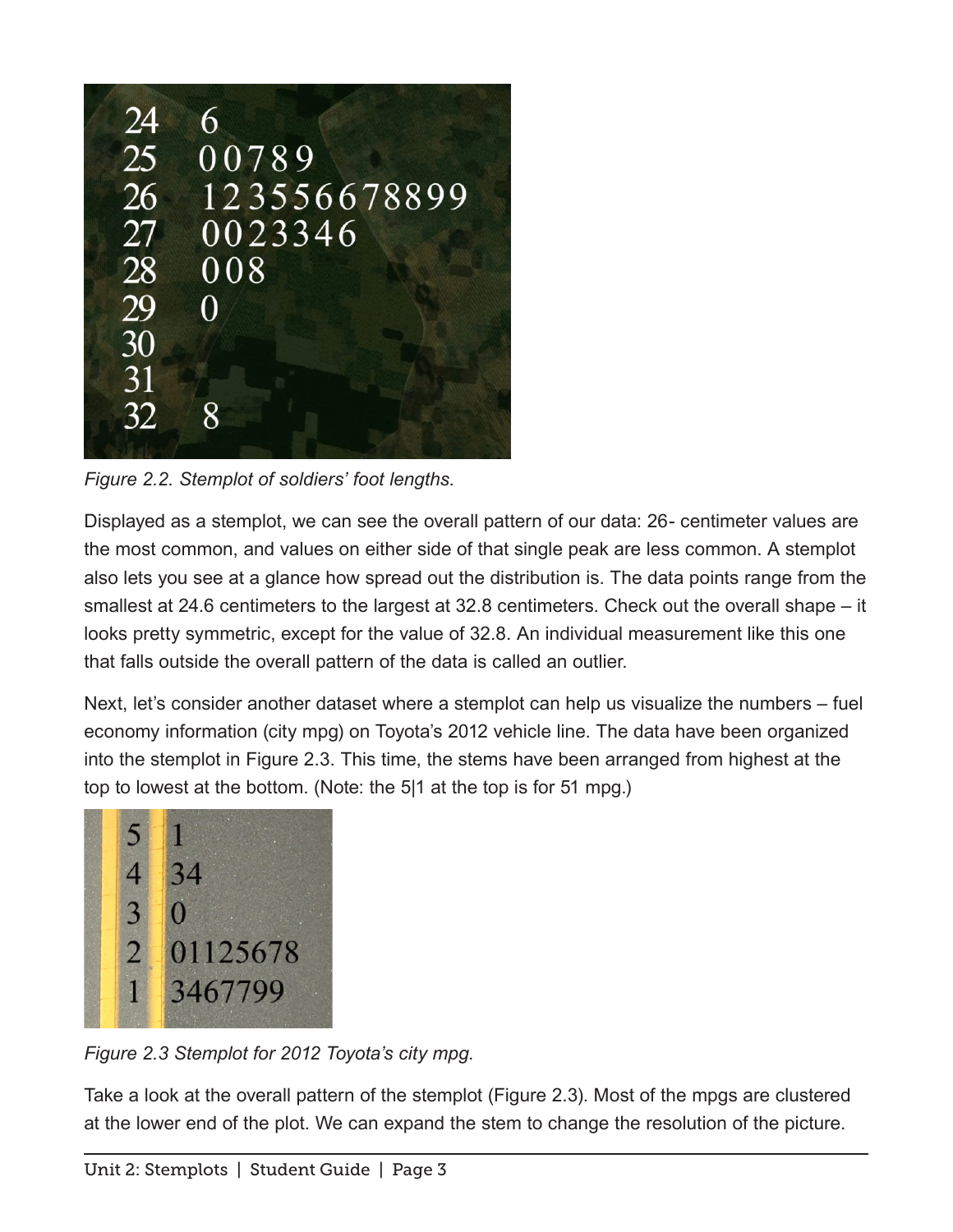We break each stem into two, so the low digit leaves 0, 1, 2, 3, 4 are on a different stem than the high digit leaves 5, 6, 7, 8, 9. The expanded plot appears in Figure 2.4.



*Figure 2.4. Stemplot with expanded stem.*

Notice that we have outliers again, but this time an explanation is obvious. The high numbers are due to the super fuel-efficient hybrid vehicles Toyota makes.

Stemplots can be used to compare two different datasets as well. Say we wanted to compare Toyota's 2012 numbers with those from their 1984 line. We can make a back-to-back stemplot to see how mileage numbers have changed over the decades.



*Figure 2.5. Comparing Toyota's 1984 line with its 2012 line.*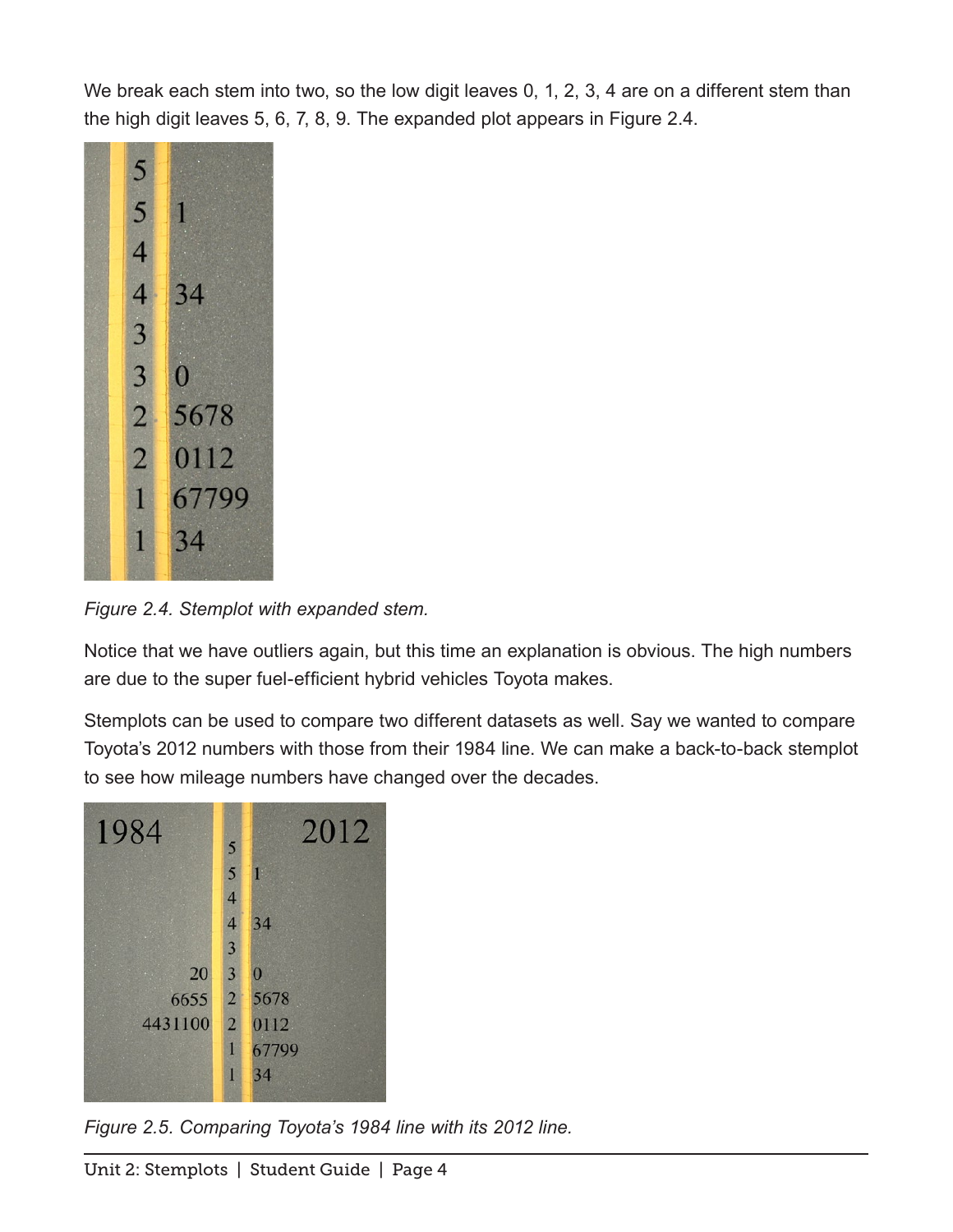What is interesting is that in 2012 Toyota had more vehicles way down at the low end, and a few more up at the high end. These extremes are easy to explain when you think about what you see on the roads – modern car buyers are interested in not-so-efficient SUVs and trucks as well as uber-efficient hybrids.

So you can see how stemplots help to tease meaning out of the disorder of raw data. They are useful for visualizing the shape of your data's distribution, and fguring out how frequently particular data classes pop up in your sea of numbers.

Later videos will show other ways to display data.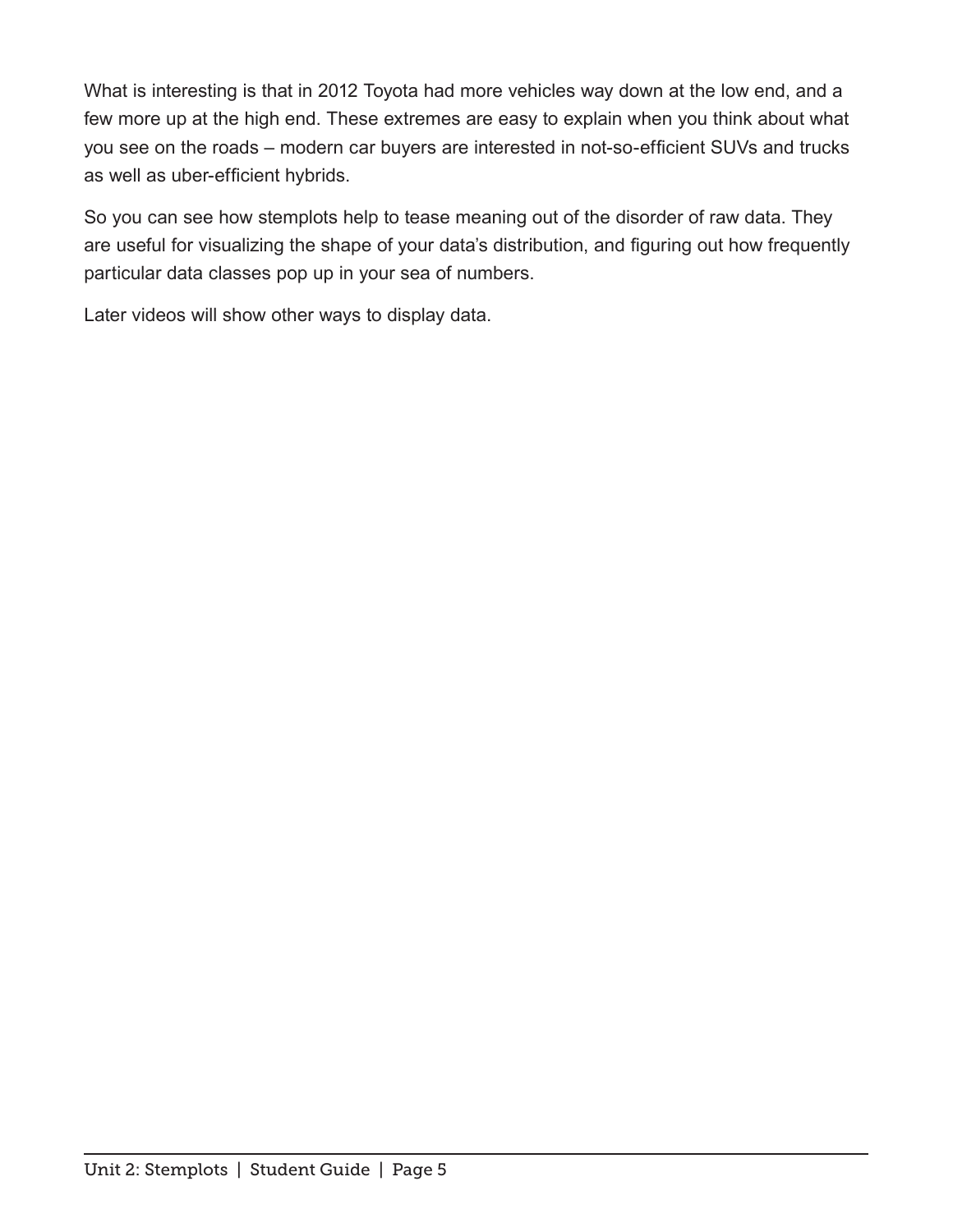### STUDENT LEARNING OBJECTIVES

A. Be able to differentiate between measurement or count data and categorical data.

B. Understand that the distribution of a variable shows what values the variable takes on and how often.

C. When presented with unorganized raw data, begin by making a graphical display of the data.

D. Be able to construct a stemplot to display the distribution of a variable for small datasets.

E. Be able to describe a graphical display such as a stemplot by frst describing the overall pattern and then deviations from that pattern. Be able to identify outliers as important deviations from the overall pattern.

F. In terms of the overall shape of a distribution, recognize when it is roughly symmetric and approximate the center of the distribution.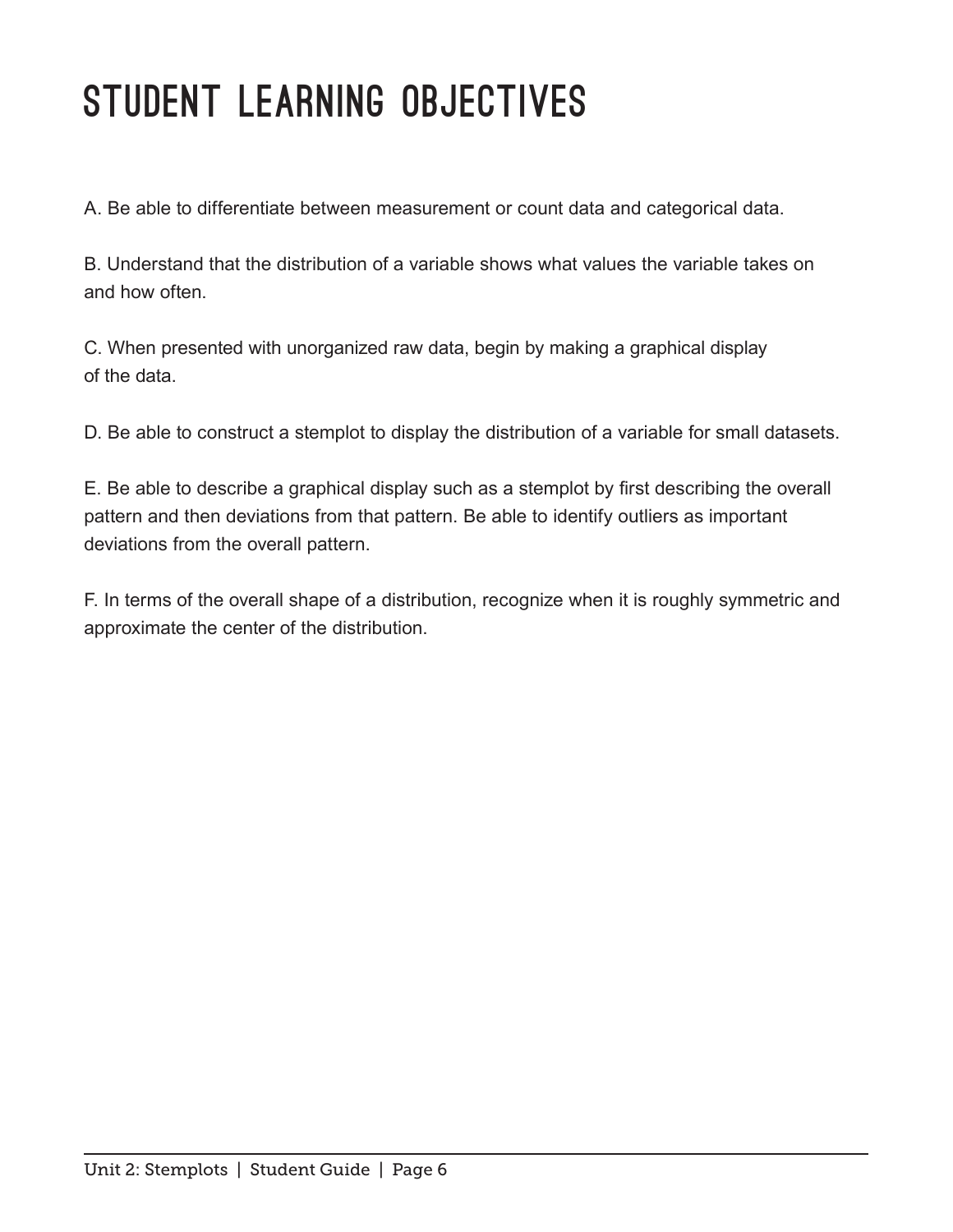## Content Overview

This unit on stemplots is the first in a series of units to focus on graphical representation of quantitative data. The emphasis in this unit is not simply to construct a stemplot but to use the plot to interpret the data's story.

The clearest picture of the distribution of values of a variable is just that – a picture. A *stemplot* (or stem-and-leaf plot) is a simple kind of graph that is constructed using the numbers themselves. Here's an example of head sizes in inches of 30 male soldiers. The head size was measured by putting a tape measure around each soldier's forehead.

| 23.0 22.2 21.7 22.0 22.3 22.6 |  |  |
|-------------------------------|--|--|
| 22.7 21.5 22.7 24.9 20.8 23.3 |  |  |
| 24.2 23.5 23.9 23.4 20.8 21.5 |  |  |
| 23.0 24.0 22.7 22.6 23.9 21.8 |  |  |
| 23.1 21.9 21.0 22.4 23.5 22.5 |  |  |

To make a stemplot of these measurements, we frst separate each observation into a stem, which is the first digit or digits, and a leaf, the final digit. The stems can consist of any number of digits, but the leaves generally have only a single digit. For the head circumference data, the measurements range from about 21 inches to about 25 inches and are measured to tenths of an inch. We'll take the whole inches as stems and the tenths as leaves.

First arrange the stems in order with a vertical line to their right as shown in Figure 2.6.

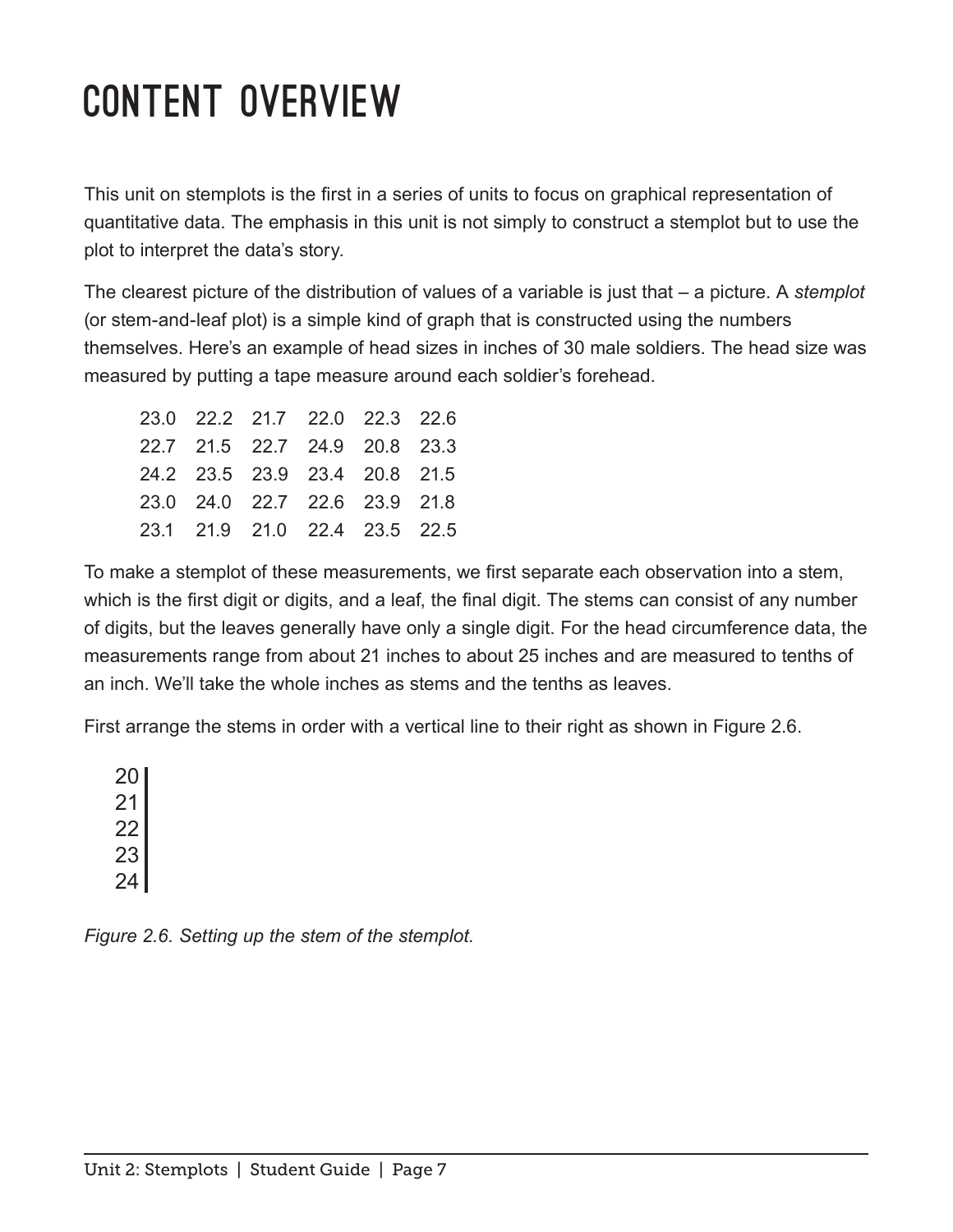Next, go through the list of observations, putting each leaf on the proper stem. The first soldier's head size was 23.0 inches, so we put leaf 0 on stem 23. The second head size is 22.2, so we put leaf 2 on stem 22. When we are fnished, we have the display in Figure 2.7.

20 88 21 755890 22 2036777645 23 035940915 24 920

*Figure 2.7. Stemplot with unordered leaves.*

As a fnal step, arrange the leaves in order from smallest to largest. Figure 2.8 shows the completed stemplot. (This final step is unnecessary if technology is used to order the data from smallest to largest.)

20 88 21 055789 22 0234566777 23 001345599 24 029

*Figure 2.8. The completed stemplot.*

If there are too many stems with no leaves or only one leaf, it often helps to truncate the numbers and then to make a stemplot of the truncated numbers. (Truncation is faster than rounding.) If the leaves are crowded onto too few stems, expand the stem. For example, each stem can be split into two, one for leaf digits 0, 1, 2, 3, 4 and the other for leaf digits 5, 6, 7, 8, 9. (Or split each stem into five, using leaf digits 0 and 1, 2 and 3, 4 and 5, 6 and 7, and 8 and 9 for the five stems.)

Splitting stems can often reveal new information, as was the case of the fuel economy of Toyota's 2012 vehicles that was shown in Figures 2.3 and 2.4. Hence, don't be afraid to experiment with different stems or truncation to see what additional information might be learned. Finally, placing stemplots back-to-back is a good way to compare two datasets. (See Figure 2.5.)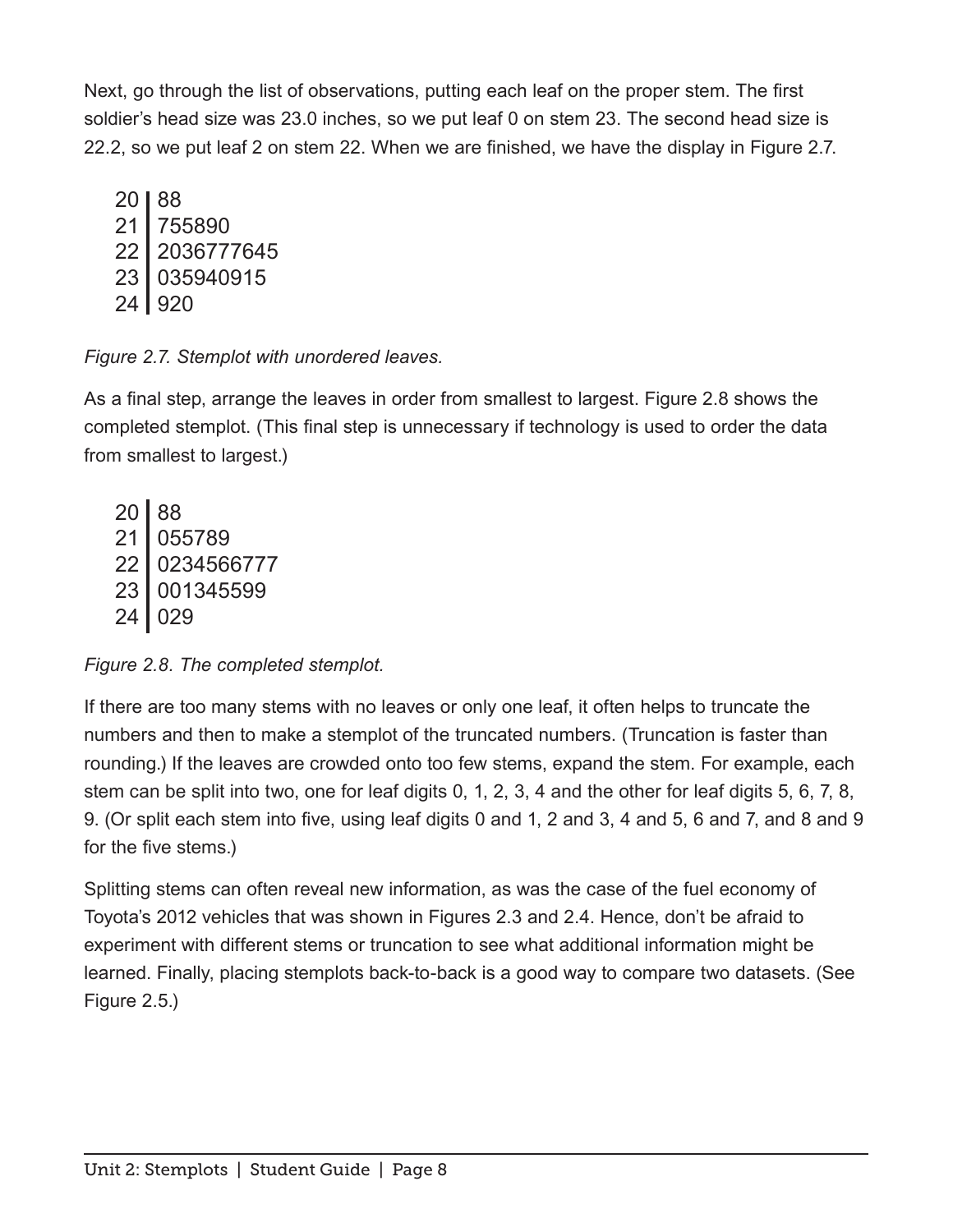Making the stemplot isn't the end in itself. It is a tool to help unlock the data's story. For example, the completed stemplot in Figure 2.8 gives a picture of the distribution of soldiers' head sizes. From the stemplot, we learn that the smallest head size was 20.8 and the largest was 24.9. The shape of the distribution is mound shaped (one peak). Although the two sides of the stemplot would not line up exactly if we folded the plot along the 22 stem, they come pretty close. So, we can say that this distribution is roughly symmetric. A middle value is somewhere in the 22-inch range (in other words, somewhere between 22.0 and 22.7).

The art of looking at stemplots intelligently is as important as the skill of making them. In looking at any distribution, always look first for the overall pattern of the distribution and then for any striking deviations from that pattern. In sizing up the overall pattern, look for and try to describe the following:

- center and spread
- one peak or several
- a regular shape, such as symmetric

For now, identify a center by looking at the stemplot and selecting a number that appears to best measure the middle of the distribution. (In later units, we will cover specifc measures of center such as the mean and median).